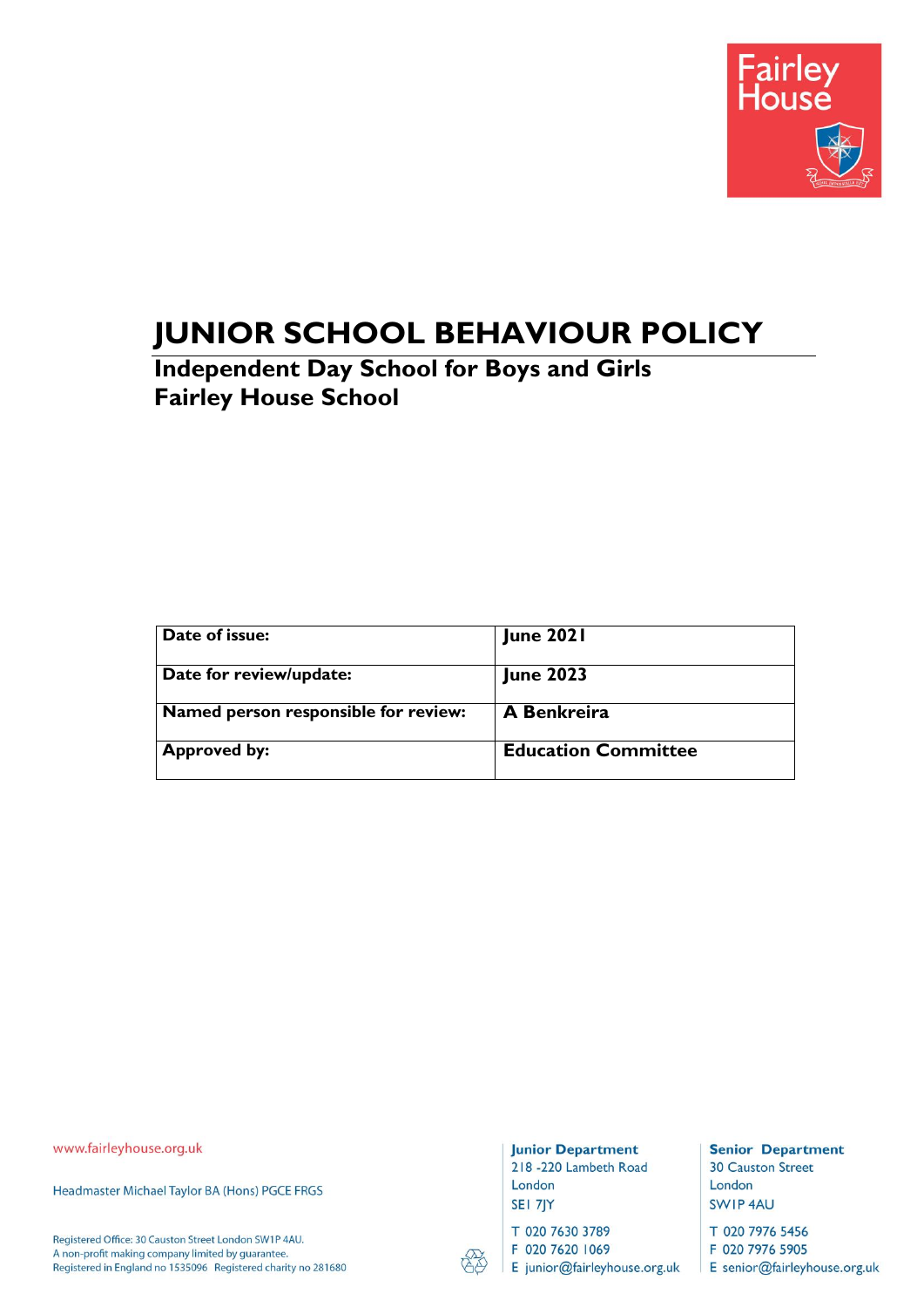# **Aims**

This is the Behaviour Policy of Fairley House Junior School for years 2-6.

The aim of this policy is to set out the rewards and sanctions applicable in the Junior School.

# **Scope and application**

This policy applies to the Junior School only. For details regarding the School's approach to the promotion of good behaviour and the proper investigation and management of allegations of poor behaviour and/or breaches of discipline see the Whole School Behaviour Policy and the Expulsion Policy.

# **Rewards**

Staff are encouraged to use the reward system liberally to reinforce good or appropriate behaviour and in preference to applying sanctions for poor behaviour. Rewards are seen as an essential part of raising a pupil's self-esteem. The rewards are called PHPs (**Personal House Points**). These can be gained in all aspects of school life for positive, respectful and diligent behaviour.

# **PHPs**

#### Years 2-5

Pupils use house PHP charts (in their diaries) to record the PHPs they have received in their class or in other lessons. 30 PHPs are equivalent to a star badge which is presented in assembly and which also gains five house points for the recipient's house. Staff do not need to award house points unless directed to as part of a competition as star badges are automatically converted to house points in the Rewards and Sanctions Database. PHPs are awarded by staff who mark them in the child's diary, initialling them.

#### Year 6

Year 6 pupils work towards earning enough phps each term to gain their Bronze, Silver and Gold php badges. Bronze = 50 phps Silver 100 phps Gold 150 phps.

# **Certificates**

Certificates are given out in assembly to pupils who require special recognition. For example, Star of the Week certificates or pupils might receive a certificate for reading a target number of books. Pupils are also awarded highly coveted Pen Licences and Saw Licences in Assembly.

Pupils can also earn a 3 php award certificate for a piece of outstanding work.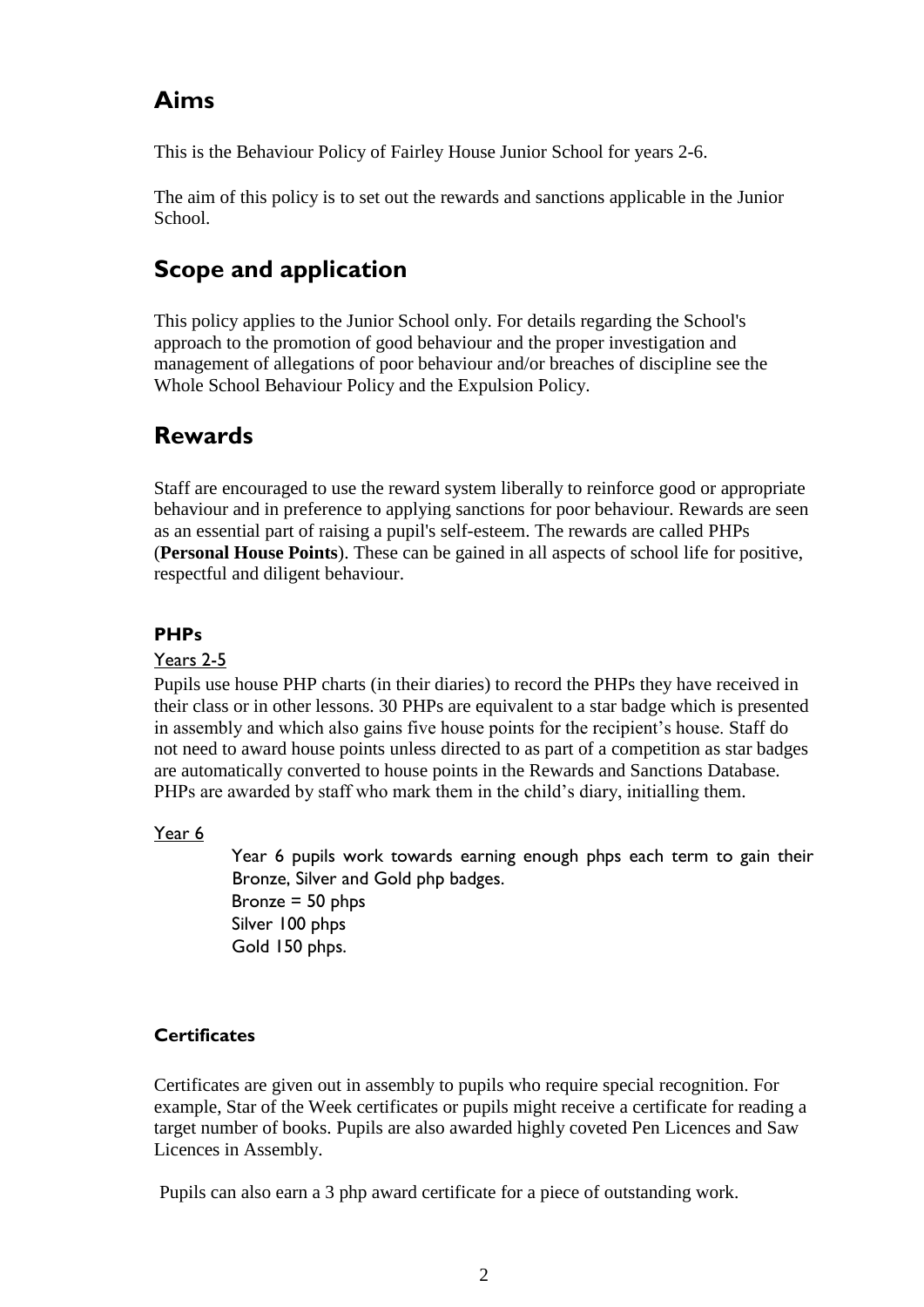#### **House Points**

Each child belongs to one of 4 houses named after famous dyslexics, Winkler, Bussell, Yankey and Gates. Pupils stand for election to be chosen by their peers as House Captain. House competitions are held, with house points awarded. Staff can enter house points themselves in the school database if the competition requires it. For instance, during the Healthy Living Competition pupils received a house point for selecting a healthy meal. The themes of the competition are designed to promote desirable behaviour or link with the current PSHEE topic. Star badges and Star of the week certificates earn 5 house points which are automatically added on to the House total through the Internal Database. Sports day is an inter-house competition. The winning house receives the house shield each term in Prize Giving, collected by the House Captain.

#### **House Competitions**

Are decided by staff to promote desirable values. Examples are Empathy, Kindness, Healthy Living. School Council may also make suggestions for House Competitions.

#### **Prize Giving**

Prize Giving is held to recognise achievement and to boost self-esteem. It is held at the end of every term to maximise the number of pupils who can win an award. Parents are invited to Prize Giving and a formal ceremony is held on the stage in the Assembly Hall with all pupils present. Pupils come up on stage to receive their awards from the Headmaster, Deputy Head and a Governor.

### **No Yellow Card Certificates**

Are awarded to all pupils who have not received a Yellow Card sanction during the term.

#### **Cups**

Cups are awarded to individuals to recognise outstanding achievements. There is:

- •A cup for overall contribution
- •A cup for overall effort
- •A cup for significant improvement
- •A cup for excellent behaviour
- •A cup for kindness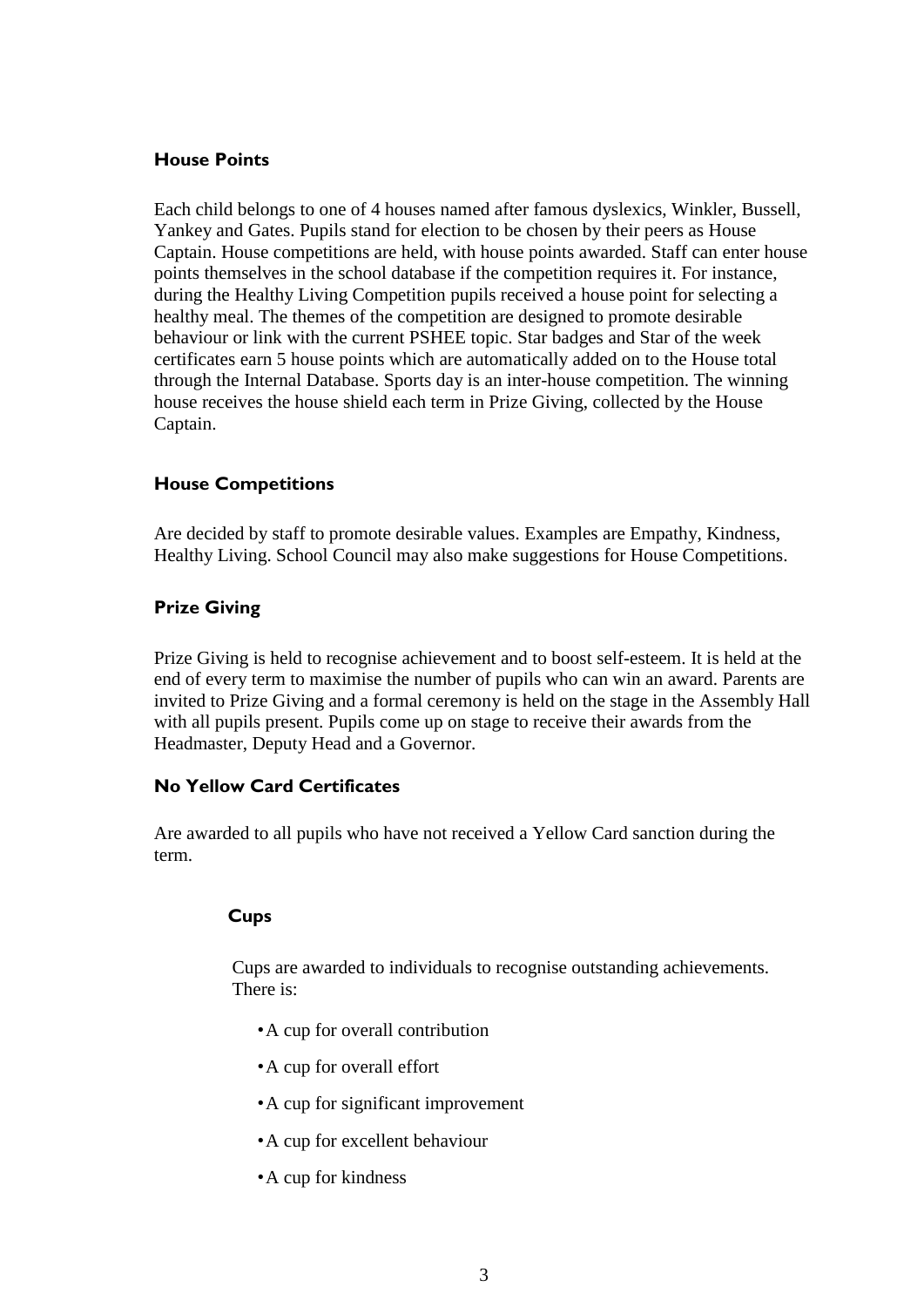- •A Sports cup for the greatest individual contribution to sport
- •A Swimming cup, often for the child who has tried the hardest
- •A DT/ Art cup for outstanding achievement in this subject
- •A Music cup for outstanding achievement in this subject
- •A Drama cup for outstanding achievement in this subject
- •A Literacy cup for greatest improvement in this subject
- •A Maths cup for greatest improvement in this subject
- •A Humanities cup for outstanding achievement in History, Geography or RE
- •A Science Cup for outstanding achievement in this subject
- •A Computing cup for outstanding achievement in this subject
- •A cup for Handwriting
- •A cup for Special Provision
- •A cup for Personal Development
- •The Andrew Ramsey Cup
- •Head's Award for a child who stands out for positive reasons

Pupils may keep the cup for a term and win a prize (a book with a book plate with their name). Prize winners are chosen by staff nomination and staff write a paragraph to explain why the child has won, read out by the Headmaster or Deputy Head when the child comes up on the stage. A list of Prize Winners, with the reason they won the cup, appears in the end of term newsletter.

#### **Honour Roll**

Pupils with significant achievements, although below the outstanding level of a cup, receive a certificate and have their name on the Honour Roll in the hall for a term. A list of pupils on the Honour Roll appears in the end of term newsletter.

#### **Junior Assembly**

This is a whole school assembly held weekly to celebrate achievement. It has the explicit purpose of raising self-esteem for pupils who have often received little recognition in their previous school. Each teacher nominates a star of the week, a child in the class who has overcome a difficulty or performed especially well, either academically or in terms of behaviour. This child receives a 'Star of the Week' certificate in assembly, presented by the Headmaster or Deputy Head in front of the whole school. The Star of the Week is published in the weekly newsletter. Star badges are also awarded in assembly. Classes may bring good work or projects to show. It is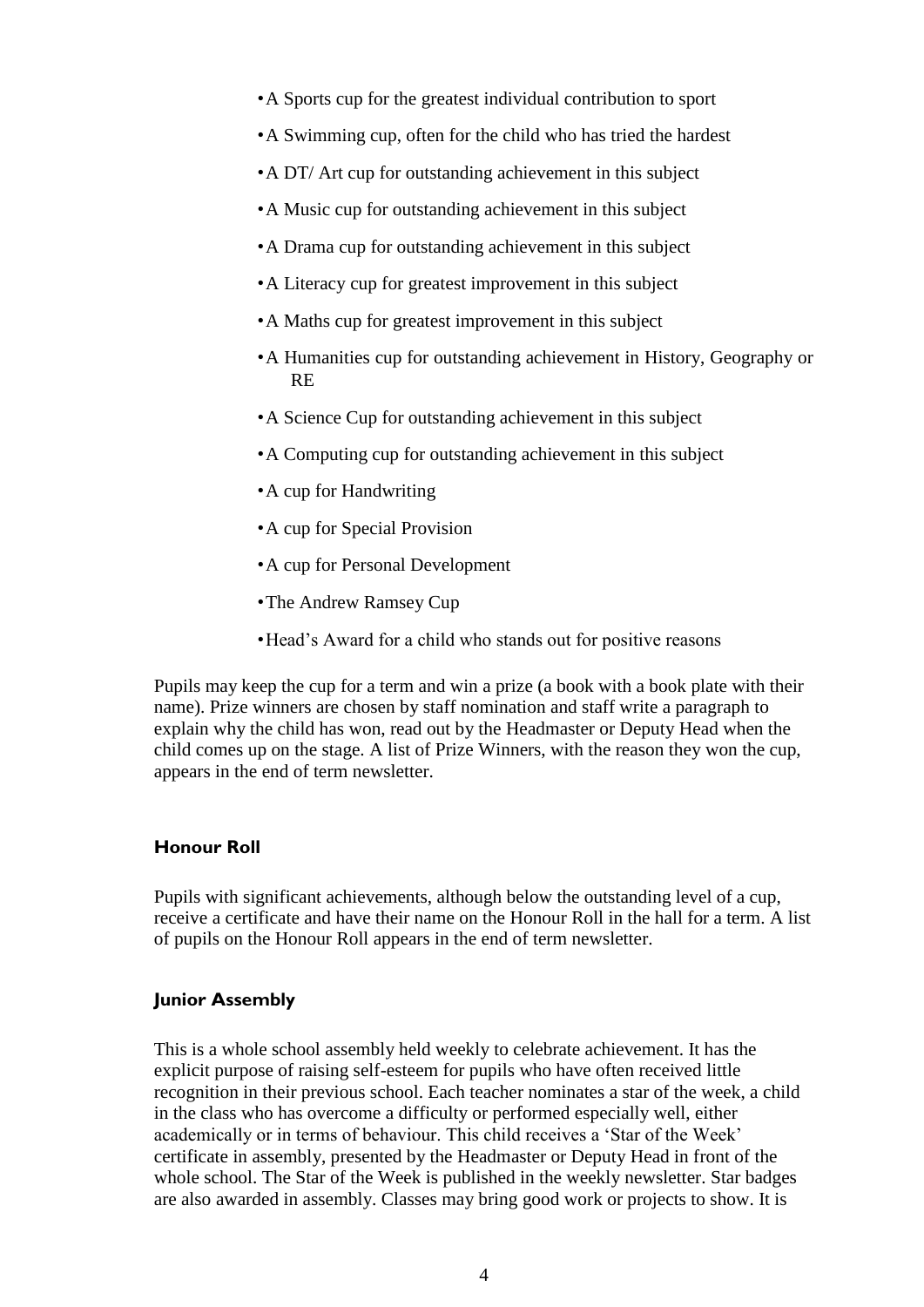part of the speaking and listening policy to encourage pupils to describe or explain the work they are showing clearly and audibly and to require attentive listening from other pupils.

Special assemblies may have a visitor such as a dyslexic adult who has achieved despite his or her dyslexia, or an author. Assemblies may have a theme such as anti-bullying or a festival from a range of faiths and cultures, often drawing upon those within our diverse and multicultural community. Canada Day and Chinese New Year are examples. Assemblies make a significant contribution to Spiritual, Moral, Social and Cultural Education and to PSHEE.

### **Head Boy or Head Girl**

A Head boy or Head Girl will be chosen from year 6 by The Head and Deputy Head. They will be a good role model and representative of the school and will carry out roles and responsibilities as directed by The Head or Deputy Head

### **Class Captains**

A class captain who carries messages and takes the foremost responsibility within the class is chosen each half term by the class teacher. A class captain's badge is presented in Assembly.

#### **School Council**

Class Captains and House Captains automatically sit on the School Council. However, year 6 school council representatives are head of the council, manage the budget and run a stall at the Christmas Fair, therefore they sit on the School Council for the full school year. School Council discusses issues of concern to the pupils and is taken seriously by the adults at school. It is run by a Senior Teacher. Taking part in School Council helps pupils develop responsible and democratic behaviour and raises selfesteem. It gives pupils a sense that their opinions matter. School Council may take on important projects such as selling poppies for Remembrance Day, giving notices in the assembly or developing and administering a bullying survey.

#### **Monitors**

Pupils in Year 6 can apply for various monitor roles such as ICT monitor, assembly monitor, lost property monitor or buddy monitor for a younger class etc.

#### **Sanctions**

#### **Many pupils go through Fairley House with no sanctions.**

However, if pupils break the rules, there are clear sanctions. They are designed to help pupils learn what is right and what is wrong.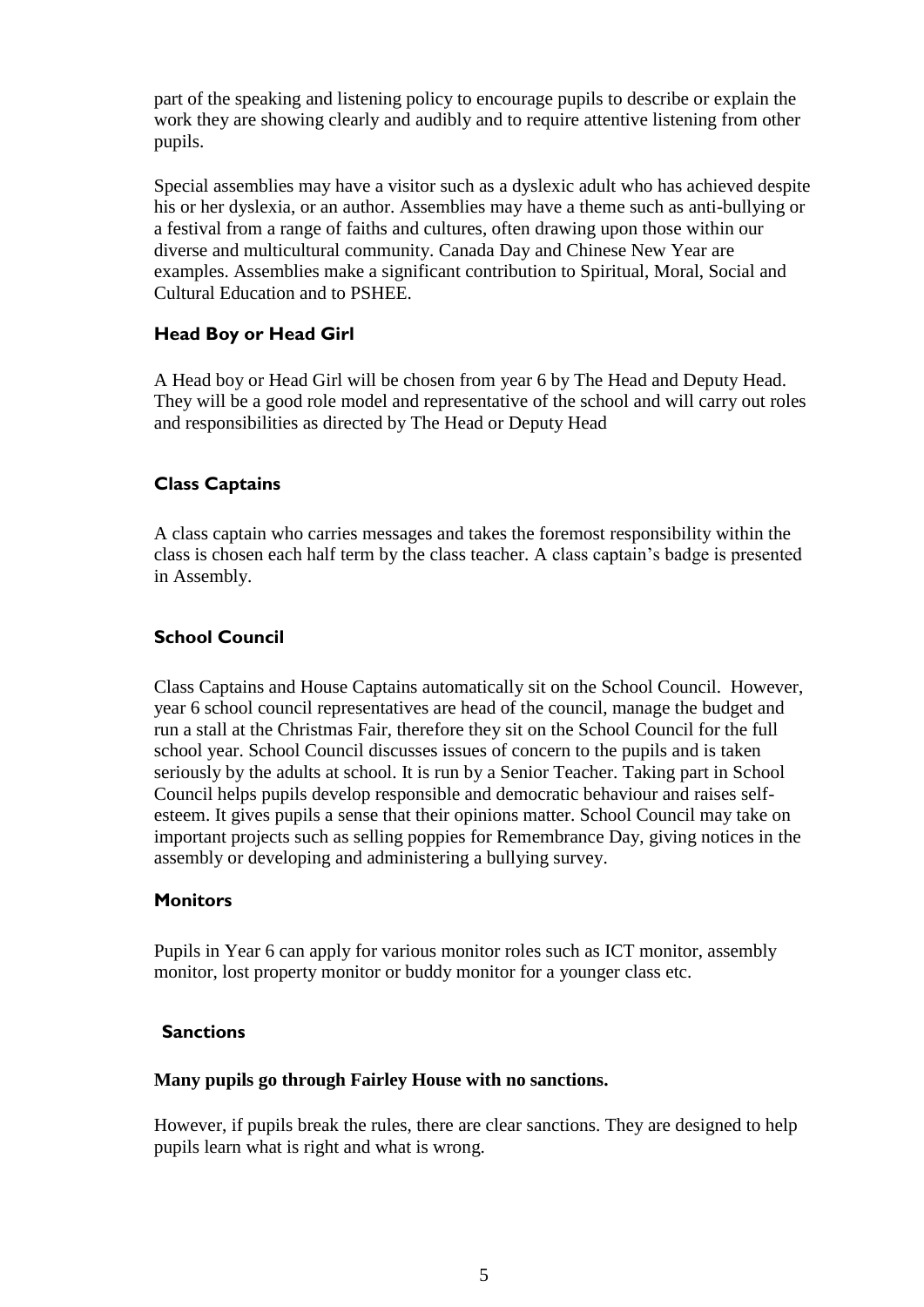### Year 2-5

The system is **reminder, warning, yellow dot, yellow card.** Additionally, pupils may lose playtime, or stand aside in playtime without participating, or lose Golden Time (where applicable) at the teacher's discretion if the offence is serious and a yellow card seems an insufficient sanction. It is at the teacher's discretion how long the loss of time should be, and decisions should be based on a child's age, the seriousness of the offence and the child's disciplinary record.

In relation to minor breaches of discipline:

#### *Yellow Dots*

3 yellow dots in a day for low level misbehaviour (talking, calling out) will lead to a Yellow Card. If a child behaves improperly in a lesson, they are given a reminder, followed by a warning for repeating the behaviour. The reminder and warning are made concrete and memorable for pupils by the teacher either placing a laminated "R" and "W" on the child's desk or recording it up on the whiteboard. Continuing the behaviour leads to a yellow dot marked in the child's diary on the page for the day. Each lesson offers a fresh start in terms of reminders and warnings, but dots accumulate through the day. It is intended that parents should be made aware of low level misbehaviour through the yellow dot system.

#### *Yellow Cards*

If a child has continued to engage in misbehaviour despite reminders, warnings and yellow dots, the child will be given a yellow card. For more serious misbehaviour, such as hurting someone else or blatant defiance, a yellow card is given immediately Yellow cards are filled out by the teacher, specifying child's name, teacher's name, date and what the child has done that is wrong, phrased in terms the child can understand. The child signs the card to indicate (s)he knows what it says.

Yellow cards are given for:

- •continuing misbehaviour after a reminder, a warning and 3 yellow dots
- •deliberately hurting someone else
- •fighting
- •swearing
- •refusing to follow a teacher's instructions
- •rudeness
- •stealing

Only pupils who have not received any Yellow cards during the term can earn a 'No Yellow Card' certificate at Prize Giving. If a child receives a yellow card, it is entered on the child's Rewards and Sanctions file on PASS and is stapled in the diary for parents to see.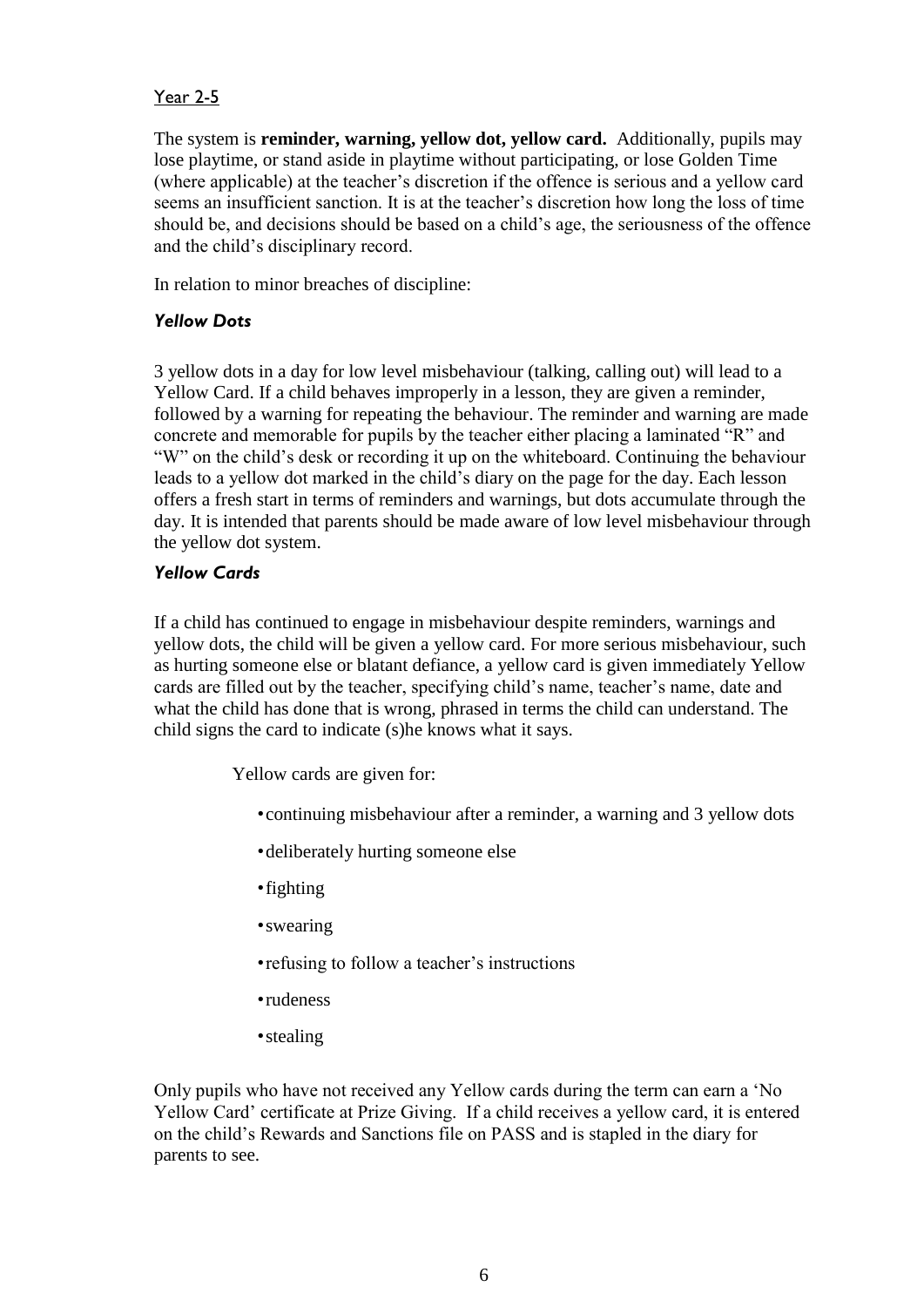Class teachers are asked to help pupils reflect on their behaviour if they have received a yellow card, perhaps the next day so that the heat of the moment has passed. Pupils should be asked to think what they could have differently to avoid being in trouble.

If a child receives 3 yellow cards in one half term, the class teacher should contact the parent by phone or email or arrange a face to face meeting, to find out whether there is anything happening at home that we need to know about and to discuss what can be done to improve behaviour.

#### Year 6

The system is **reminder, warning, yellow dot, detention**.

- $\circ$  2 yellow dots in a day = lunchtime detention
- $\circ$  Severe misdemeanour = lunchtime detention
- $\circ$  3 detentions in a term = meeting with parents

#### *Detentions*

A year 6 pupil will serve a lunchtime detention with a senior member of staff if they should obtain 2 yellow dots in a day or for a severe misdemeanour such as;

•continuing misbehaviour after a reminder, a warning and 2 yellow dots

- •deliberately hurting someone else
- •fighting
- •swearing
- •refusing to follow a teacher's instructions
- •rudeness
- •stealing

Sanctions for serious breaches of discipline include:

#### *Suspension (Internal)*

5 detentions in a term will usually result in an 'Internal' suspension being issued, but this is at the discretion of the Headmaster and it may be necessary for an alternative approach to be used, depending on the individual child. Internal suspensions at the Junior School are half a day.

Parents will be informed if their child is internally suspended and it is recorded in the pupil's Rewards and Sanctions file on PASS.

If a pupil gains two 'Internals' in a term, then it will be left to the Headmaster to decide if the pupil's behaviour warrants a fixed term suspension (see below).